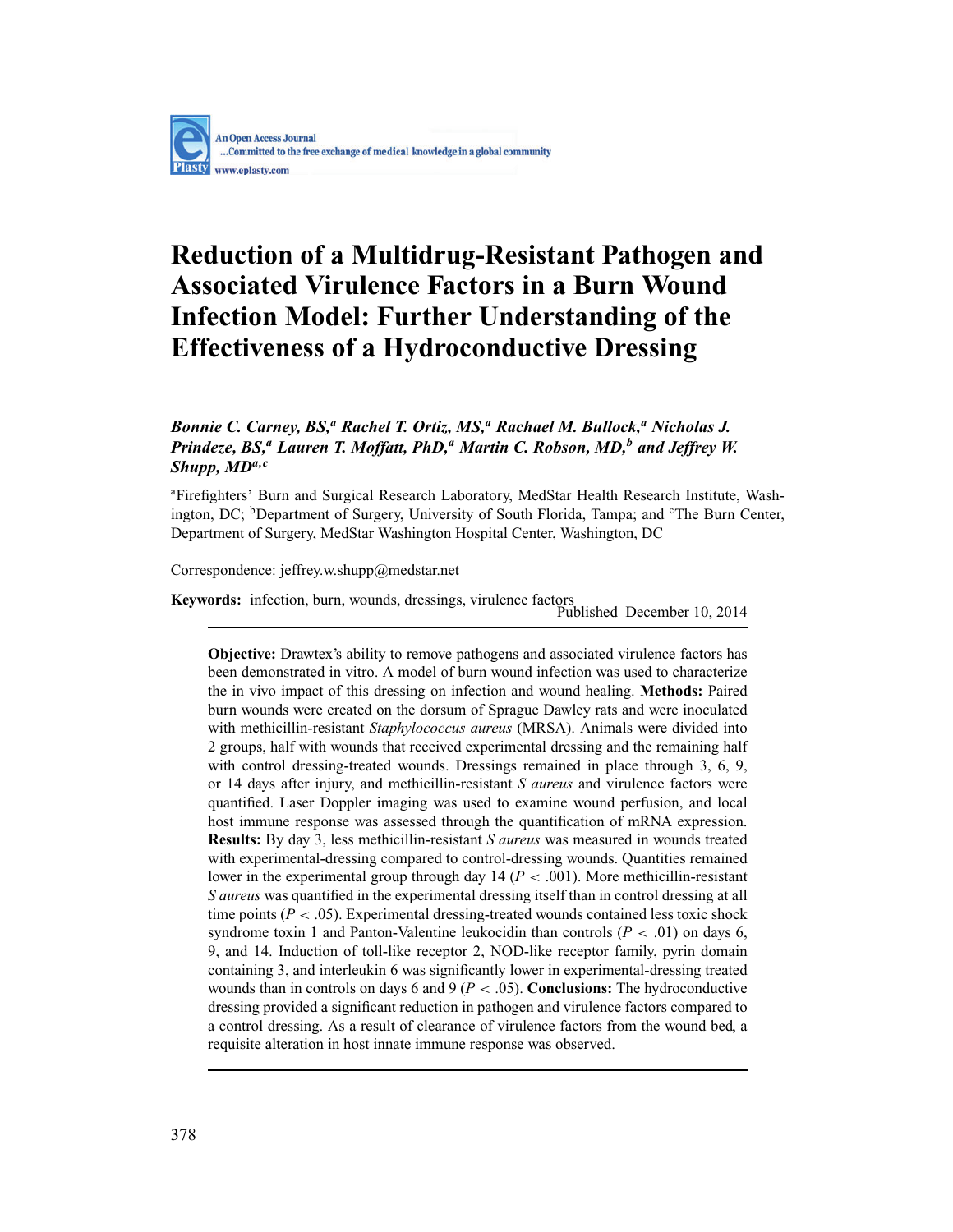

Infection is a significant cause of morbidity and mortality in the hospital setting, and it is an especially relevant factor in the care and treatment of burn-injured patients.<sup>1-3</sup> The burn wound's microenvironment can provide a medium for the growth of pathogenic organisms and for their associated production of virulence factors.<sup>3</sup> Proteinaceous virulence factors produced by many commonly encountered, wound-relevant pathogens can further impede normal wound healing by degrading existing viable tissue. There are many challenges to burn wound healing that may be exacerbated by infection, including burn depth progression, induction of septic shock, and the development of hypertrophic scar.<sup>2-4</sup> Therefore, preventing invasive infection and reducing the load of virulence factors in the wound environment are critical to achieving rapid and complete wound healing and favorable outcomes in these patients.

Methicillin-resistant *Staphylococcus aureus* (MRSA), one of an increasing number of drug-resistant wound-relevant pathogens, produces virulence factors that have been found to induce shock and sepsis, and enhance bacterial survival. *S aureus* toxin serotypes include staphylococcal enterotoxin A through SEJ, and toxic shock syndrome toxin 1 (TSST-1).<sup>5</sup> Many of the virulence factors produced by MRSA are categorized as superantigens, which are those exotoxins that have the ability to simultaneously bind both HLA-DR (or DQ) and the T-cell receptor, creating an immunological synapse that can produce inflammatory cytokines at pathologic levels both locally and systemically.<sup>6-10</sup> Toxic shock syndrome toxin 1 is notable for its distinct properties ranging from toxicity induced lethal shock to environmental stability, $11$  and is among the most well-studied superantigens. Panton-Valentine leukocidin (PVL) is another virulence factor produced by *S aureus,* though it is not superantigenic. It is, however, a cytotoxin, and the presence of PVL is associated with increasingly virulent strains of MRSA.<sup>12</sup> *S aureus* toxins have been shown to interact with nonimmune cells such as epithelial and endothelial cells as well.<sup>13-17</sup>

Many diverse topical agents and dressing products are available to clinicians treating patients with burn wounds. These agents range from ointments and creams to various dressing types, some products impregnated with antimicrobials, and some products without. Because of the prevalence of multidrug-resistant organisms and the risks associated with infection, antimicrobial agents are often preferentially selected over unimpregnated options. Unfortunately, many of the agents used, such as silver, are also known to have some amount of nontarget cytotoxicity that has the potential to impede the healing process.<sup>18,19</sup> The obvious desired outcome for clinicians and patients is rapid and complete burn wound healing, free of complications. It is therefore essential to identify highly effective dressings that decrease infection while also imposing minimal toxicity to the host tissue.

Drawtex is a novel hydroconductive dressing product with a purported ability to remove significant amounts of tissue debris, bacteria, and exudate from wounds.<sup>20-22</sup> It has been approved and indicated for use in a variety of wound types, including complex surgical wounds and burns, and leg, diabetic foot, and pressure ulcers. The dressing contains no antimicrobial chemical agents. A substantial ability (that significantly exceeded that of a comparable, routinely used control dressing) to take up multiple drug-resistant pathogens and associated virulence factors from various media has been previously demonstrated in vitro.<sup>23</sup> Furthermore, in pilot studies, this experimental dressing was observed to reduce both bacteria and virulence factor levels in MRSA-infected burn wounds.<sup>22</sup> While these studies indicate efficacy in decreasing pathogen and virulence factor levels, and therefore,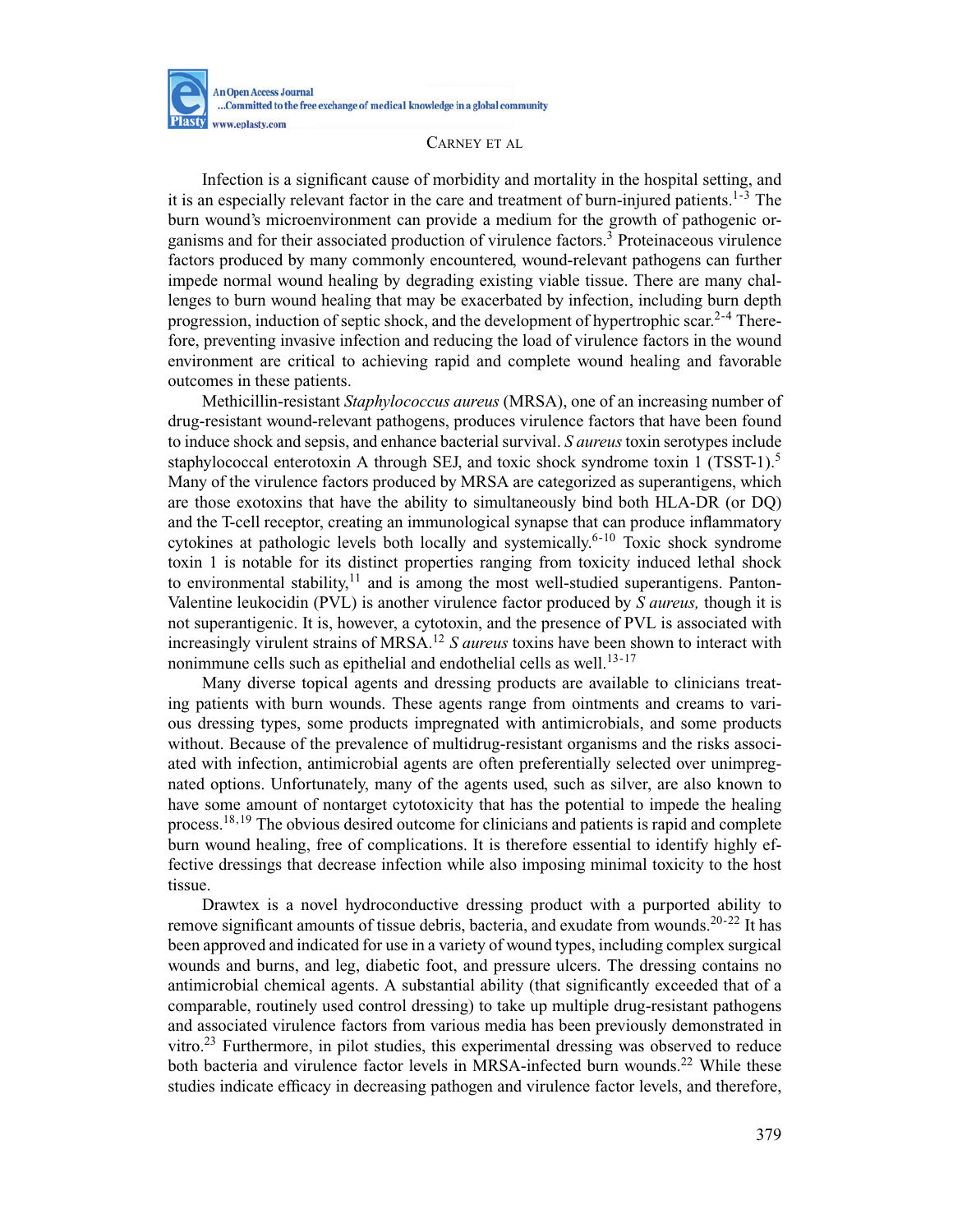

the potential for significant positive outcomes in treating burn wound infections, a controlled in vivo study is needed to make the data translatable and potentially clinically relevant.

The present experiments were designed to further evaluate the efficacy of Drawtex (experimental dressing) as compared to a standard, non–antimicrobial-containing foam dressing (control dressing) in a well-powered in vivo model of burn wound infection. The capabilities of the dressing in removing pathogen and virulence factors from the wounds were examined by quantitative culture and ELISA (enzyme-linked immunosorbent assays). In addition, experimental and control-treated wounds were compared to determine if any changes in pathogen presence resulted in local biologic changes in the host wound tissue relevant to wound healing status. These comparisons were based on wound perfusion and host innate immune response.

## **METHODS**

## **Animal model**

The MedStar Health Research Institute Institutional Animal Care and Use Committee reviewed and approved this research, and animal care and handling was provided in accordance with standard operating procedures. In this study, 48 male Sprague Dawley rats (Harlan Labs, Frederick, Maryland) were received through our institute's animal facility, and a modified version of an established animal model<sup>24,25</sup> was utilized. This model, in which animals are not known to become systemically ill or require resuscitative or other treatment measures, was selected for use in these experiments to allow for focused study of the local wound environment and local infection status. Briefly, animals were anesthetized and placed on a warming blanket, and their dorsum was shaved and depilated. Animal weights and temperatures were monitored throughout the course of the experiment, and no significant changes were seen in either metric in any animals. Baseline, preinjury biopsies were obtained from a site remote from the injury location. Paired burn wounds were created on the prepared skin, one on either side of the spine as described previously.<sup>24,25</sup> Animals were subsequently grouped ( $n = 6$ ) on the basis of the last day of experimentation (postburn day 3, 6, 9, or 14) and the type of dressing applied to their wounds (experimental or control).

On postburn day 1, wounds were inoculated with MRSA by placing a wound-sized gauze onto the burn wound. The gauze contained 200  $\mu$ L of culture media containing approximately  $1 \times 10^8$  CFU of bacteria. The gauze was then sutured in place and covered with Mepitel One dressing (Mölnlycke Health Care US, LLC, Norcross, Georgia). On postburn day 2, the inoculation gauze was removed, wounds were biopsied and imaged, and a 3 cm  $\times$  3 cm piece of either control dressing or experimental Drawtex dressing was applied over each burn wound and sutured in place. The control dressing was selected for its similarities to the experimental dressing in terms of thickness and texture, and because it similarly does not contain silver or other antimicrobials. Both wounds on an individual animal were treated with the same dressing type (experimental or control). The entire area spanning the 2 wounds was then covered with Mepitel One dressing to prevent dressing removal. Animals were monitored with dressing kept in place through postburn day 3, 6, 9, or 14, at which time animals were weighed, anesthetized, and wounds were imaged with digital photography and laser Doppler imaging (LDI). Wound biopsies were collected using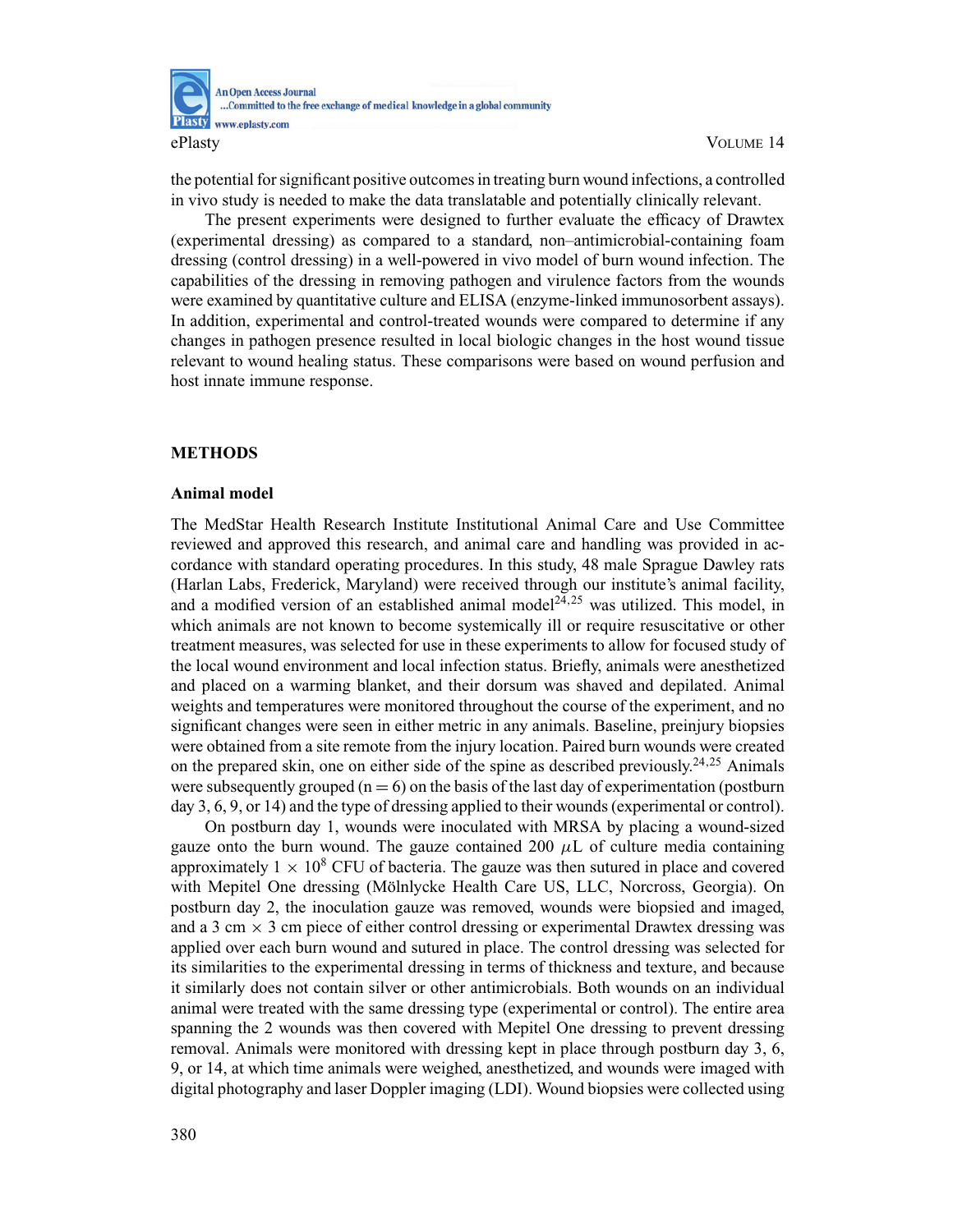

2 mm punch biopsies. One third of the biopsies were placed in phosphate-buffered saline (PBS) with 0.5% Tween 20 (PBST; Sigma-Aldrich, St Louis, Missouri), while a second set was placed in AllProtect Reagent (Qiagen Inc, Valencia, California), and a third set was placed in sterile saline. The dressing was also biopsied with a 2 mm punch and samples were weighed, flash frozen in liquid nitrogen, and then stored at −80◦C. Animals were necropsied on postburn day 3, 6, 9, or 14 and the entire wound area was collected and fixed in formalin for histological analysis.

# **LDI capture and analysis**

On the same postburn time points outlined earlier, LDI was used to assess wound perfusion. The technique provided a reliable and quantifiable means to assess perfusion in the present set of experiments. A Moor LDI-2 (Moor Instruments Ltd, Axminster, UK) was used to capture images for each wound. Perfusion units are determined based on the Doppler frequency shift of 2-mW helium-neon gas laser (632.8 nm) scattered by red blood cells in microcirculation.26,27 Images were taken using the same scan area dimensions at a constant distance from the wound surface. Using Moor LDI image processing software version 5.3 (Moor Instruments Ltd, Axminster, UK), flux images of each wound were analyzed for mean perfusion units within regions of interest.

## **Quantitative cultures**

The flash frozen dressing samples were homogenized using a TissueLyser LT (Qiagen Inc, Valencia, California), reconstituted with sterile PBS, and vortexed. Wound biopsies were weighed and immediately homogenized in sterile saline using a LabGen Homogenizer (Omni International, Kennesaw, Georgia). Both homogenates were serially diluted with 100  $μ$ L of each dilution plated on Mannitol salt agar plates (BD Biosciences, Franklin Lakes, New Jersey) selective for Staphylococcal species. After incubation at 37◦C for 48 hours, yellow colonies (indicating coagulase positivity and presumptive pathogenic Staphylococcal species) were counted and CFU per gram  $(CFU/g)$  of dressing or skin was calculated.

## **Virulence factor quantification**

Enzyme-linked immunosorbent assays were used to quantify TSST-1 and PVL. Skin and dressing biopsies were collected, preserved, and processed as described earlier with homogenates reconstituted in PBST. Aliquots of 100  $\mu$ L were added to wells of 96-well immunoassay plates (Nalge Nunc International, Rochester, New York) coated with 100  $\mu$ L of a 1 mg/mL primary antibody raised to TSST-1 (Toxin Technology Inc, Sarasota, Florida) or PVL (Integrated Biotherapeutics, Gaithersburg, Maryland). Biopsy homogenates and a serial dilution of standard purified TSST-1 or PVL were treated in the same way. The plates containing samples and standard curve were then incubated at  $37^{\circ}$ C for 2 hours, washed with PBST, and 100  $\mu$ L of secondary antibody diluted 1:300 in PBST was then added to each well. The plates were placed on a shaker and incubated at 37◦C for 1 hour and then washed with PBST. One hundred microliter of 2,2'-Azino-bis(3-ethylbenzothiazoline-6-sulfonate) with 0.05 M phosphate citrate buffer (Sigma-Aldrich, St Louis, Missouri) and hydrogen peroxide was then aliquoted into each well. The plates were sealed and incubated at room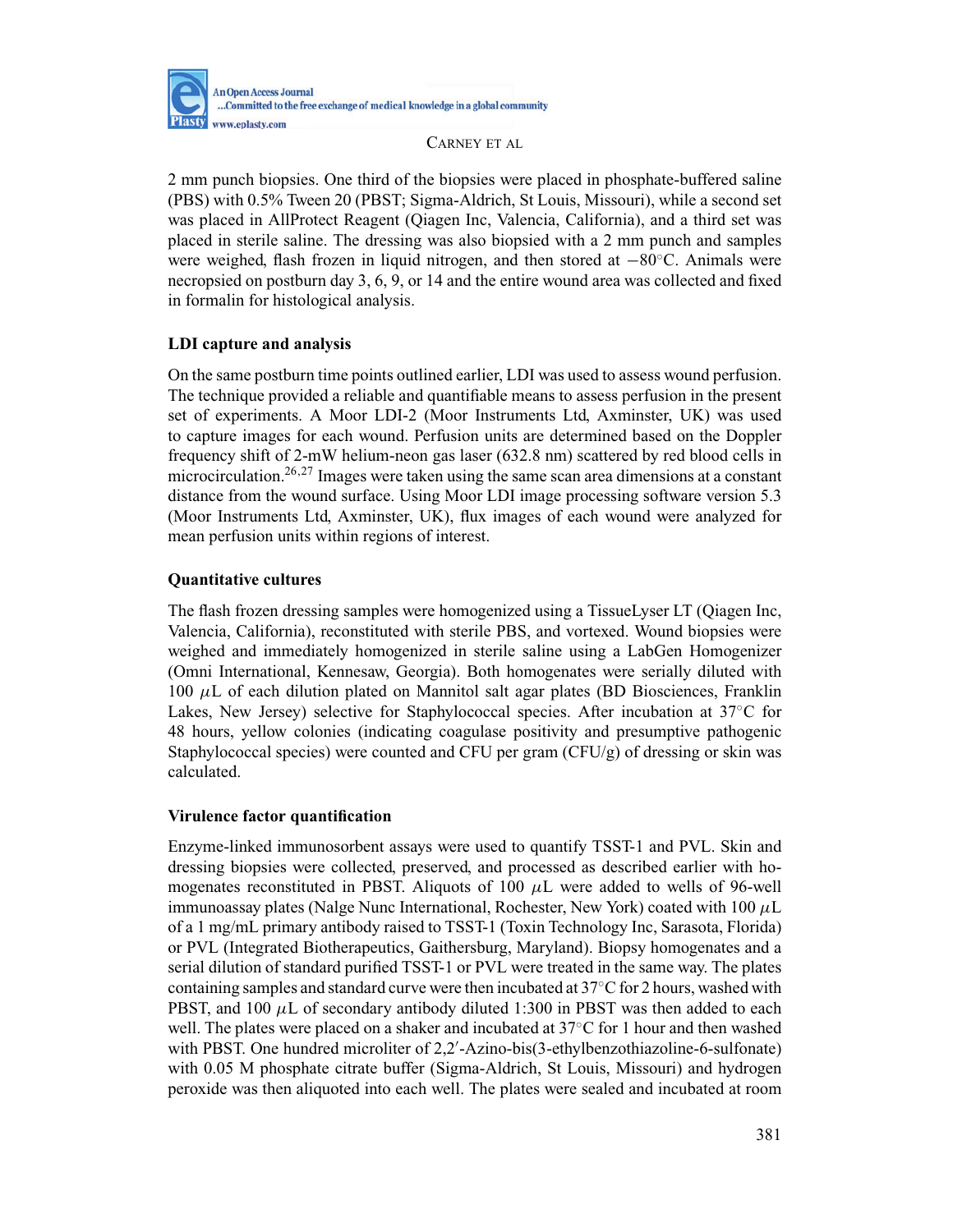

temperature in the dark, and 100  $\mu$ L of 0.5% of Sodium dodecyl sulphate in distilled water stopped the reaction. The plates were read at 405 nm in a VICTOR Multilabel Counter (PerkinElmer, Waltham, Massachusetts).

# **Immunofluorescence**

To visualize bacteria and virulence factor in wound biopsies, punch biopsies taken from areas of burn wounds were fixed in 10% formalin and embedded in paraffin. Paraffin blocks were sectioned at a thickness of 5  $\mu$ m and were dried overnight. Slides were deparaffinized and rehydrated with PBS. Antigen retrieval was performed in Tris-EDTA buffer at 95◦C to 100◦C for 20 minutes. Slides were then cooled for 5 minutes in running cold water. Slides were washed in  $0.025\%$  Triton X-100 for 5 minutes  $\times$  2. Slides were blocked in 5% nonfat milk, 1% BSA, in PBS for 1 hour. After blocking, slides were incubated with mouse monoclonal anti–*S aureus*(Abcam, Cambridge, UK) or rabbit polyclonal anti-TSST-1 (Toxin technology, Sarasota, Florida) primary antibody diluted in PBS-0.05% Tween-20 at 4◦C overnight. Negative control slides were incubated with PBS-Tween 20 only. After overnight incubation with primary antibody, slides were rinsed with 0.025% Triton-X-100 for 5 minutes  $\times$  2. Slides were then treated with goat anti-mouse-CY3 conjugated (Abcam, Cambridge, UK) or goat anti-rabbit-CY5 conjugated (Abcam, Cambridge, UK) secondary antibodies diluted in PBS-0.05% Tween-20 for 1 hour at room temperature. Slides were rinsed with PBS for 5 minutes 3 times and then counterstained with DAPI (Santa Cruz Biotechnology, Dallas, Texas) for 10 minutes. Slides were then viewed with a Zeiss Axioimager microscope and multichannel black and white camera equipped with fluorescence filters (Carl Zeiss, Oberkochen, Germany).

# **Host gene expression analysis**

A group of genes involved in the innate immune response were assayed for changes in transcript-level expression in the wounds using real-time reverse transcriptase polymerase chain reaction (RT-PCR). The genes assayed have ligand specificity to gram-positive bacteria<sup>28,29</sup> or downstream relevance to the inflammatory response. After wound biopsies were removed from AllProtect preservative reagent, they were homogenized using the TissueLyser LT, and RNA was extracted using the RNEasy Fibrous Tissue Mini kit (Qiagen Inc., Valencia, CA). RNA sample quality, as indicated by 260/280 ratio, and concentration were obtained using a Nanodrop 2000c spectrophotometer (ThermoFisher, Waltham, Massachusetts). RNA samples were diluted to 1 ng/ $\mu$ L and assayed using the iScript One-Step RT-PCR Kit with SYBR green (Bio-Rad Laboratories, Irvine, California) with primers (Integrated DNA Technologies, Coralville, Iowa) and reverse transcriptase in 96 well plates according to the kit protocol. Glyceraldehyde 3-phosphate dehydrogenase (GAPDH) was used as a reference gene, and levels were quantified in all samples in parallel with target genes. Gene-specific primers were used for GAPDH and genes of interest and are detailed in Table 1. Primer sequences for toll-like receptor 2 (TLR2) were based on previous publications,<sup>30</sup> while GAPDH, NOD-like receptor family, pyrin domain containing 3 (NLRP3), and interleukin 6 (IL6) primer sequences were designed using Primer3 software.<sup>31</sup> Reactions were run in the Bio Rad CFX96 Real-Time PCR Detection System (Bio-Rad Laboratories, Irvine, California) and cycled according to the following: 50◦C for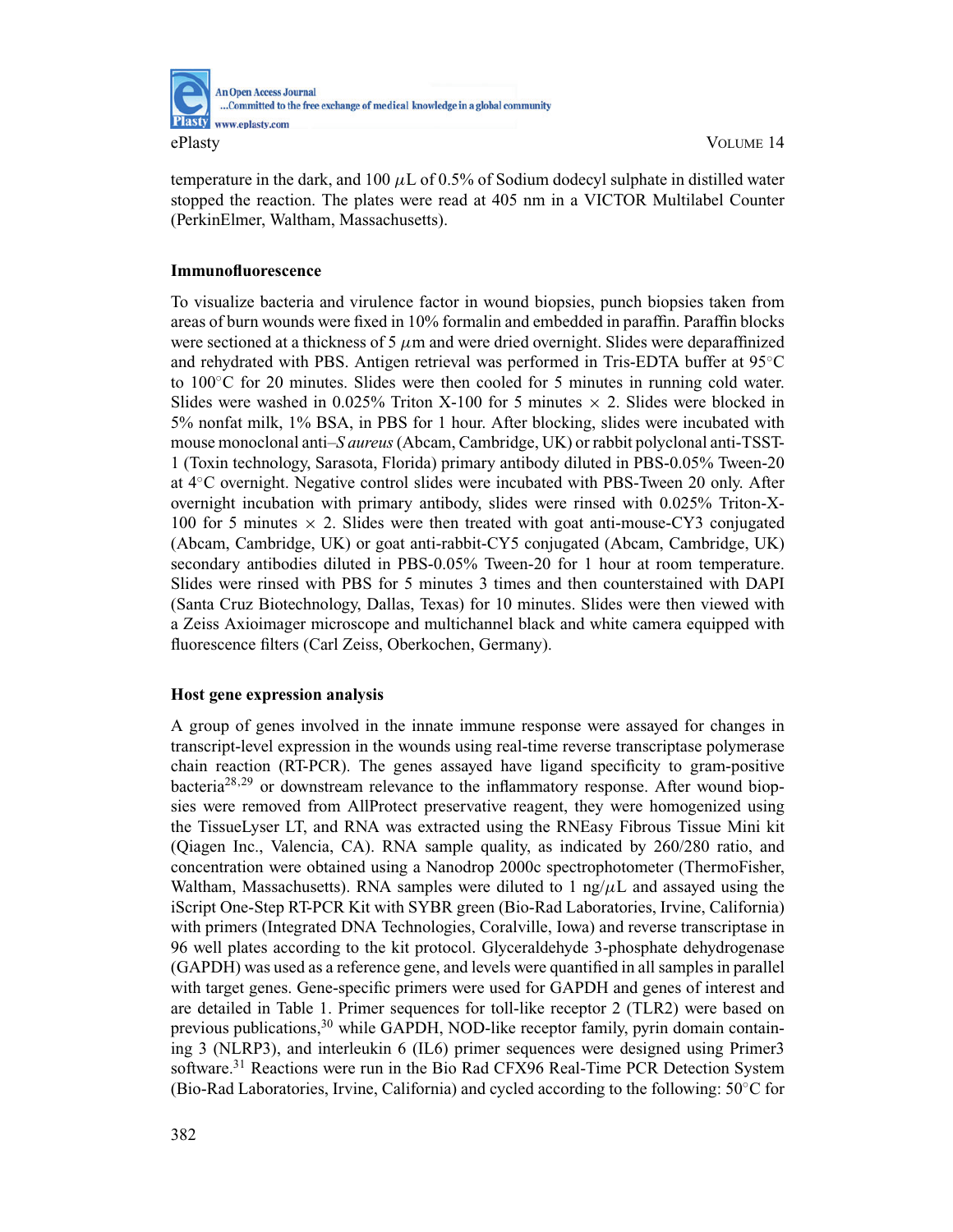

10 minutes, 95◦C for 5 minutes, 95◦C for 10 seconds, 54.5◦C for 30 seconds (with repeating of steps 3–4 for 39 cycles), followed by 95 $\degree$ C for 10 seconds, and then finally, 55 $\degree$ C for 1 minute. No template controls and no enzyme controls were similarly run on each plate to ensure no contamination was present. Expression levels were calculated for TLR2, NLRP3, and IL6 and were normalized to GAPDH. Normalization and fold change were calculated for each time point and compared to baseline, day 0 samples using the  $\Delta\Delta$ Ct method as recommended by Bio-Rad.

**Table 1.** *Primer sequences used in real-time reverse transcriptase polymerase chain reaction to quantify gene expression for housekeeping gene (GAPDH) and innate immunity-related genes of interest in wound tissuea*

| Gene     | Accession<br>number | <b>Forward primer</b>                                                    | Reverse primer                                          |
|----------|---------------------|--------------------------------------------------------------------------|---------------------------------------------------------|
|          | GAPDH NM 017008     | 5'-GCAAGAGAGAGGCCCTCAG-3' 5'-TGTGAGGGAGATGCTCAGTG-3'                     |                                                         |
| $TLR2^a$ | NM 198769           | 5'-GCTGTTGCGTTACATCTTGGA-3' 5'-GGCTCCGTATTGTTACCGTTT-3'                  |                                                         |
|          |                     | NLRP3 NM 001191642 5'-CTGCAGAGCCTACAGTTGGG-3' 5'-ACCCTACACTAAAAGCGCCC-3' |                                                         |
| IL6      | NM 012589           |                                                                          | 5'-TTCTCTCCGCAAGAGACTTCC-3' 5'-TCTCCTCTCCGGACTTGTGAA-3' |

aPrimer sequences obtained from previous publications.

Abbreviations: GAPDH, glyceraldehyde 3-phosphate dehydrogenase; IL6, interleukin 6; NLRP3, NOD-like receptor family, pyrin domain containing 3; TLR2, toll-like receptor 2.

## **Data analysis**

All data were plotted using GraphPad Prism (Version 5.04; GraphPad, La Jolla, California) and statistical significance was determined using multiple *t* tests with the Holm-Sidak correction for multiplicity.

# **RESULTS**

By postburn day 3, significantly less  $(P < .05)$  MRSA was measured in wounds treated with experimental dressing than in those treated with control dressing. Quantities remained lower in the experimental group on day  $6 (P < .001)$  and were further reduced on days 9  $(P < .001)$  and 14 (Fig 1A). Correspondingly, more MRSA was quantified in the experimental dressing than in control dressing at all time points  $(P < .05)$ , with levels increasing in the experimental dressing through day 14 (Fig 1B). Wound biopsy images obtained using immunofluorescence show differential *S aureus*staining in wounds treated with experimental versus control dressings (Fig 2). Experimental dressing-treated wounds also contained significantly less TSST-1 (Fig 3A) and PVL (Fig 3C) than controls ( $P < .01$ ) on days 6, 9, and 14, while the experimental dressing itself contained more TSST-1 and PVL on days 6, 9, and 14 than the control dressing  $(P < .001$ ; Figs 3B and 3D). Virulence factor levels were not significantly different between experimental and control groups on day 3 in the wounds or dressings. Low levels of virulence factors were measured in wounds from both groups as early as postburn day 2, only 24 hours after inoculation began (Figs 3A and 3C). Immunofluorescent wound biopsy images show correlative differential TSST-1 staining in wounds treated with experimental versus control dressings (Fig 4).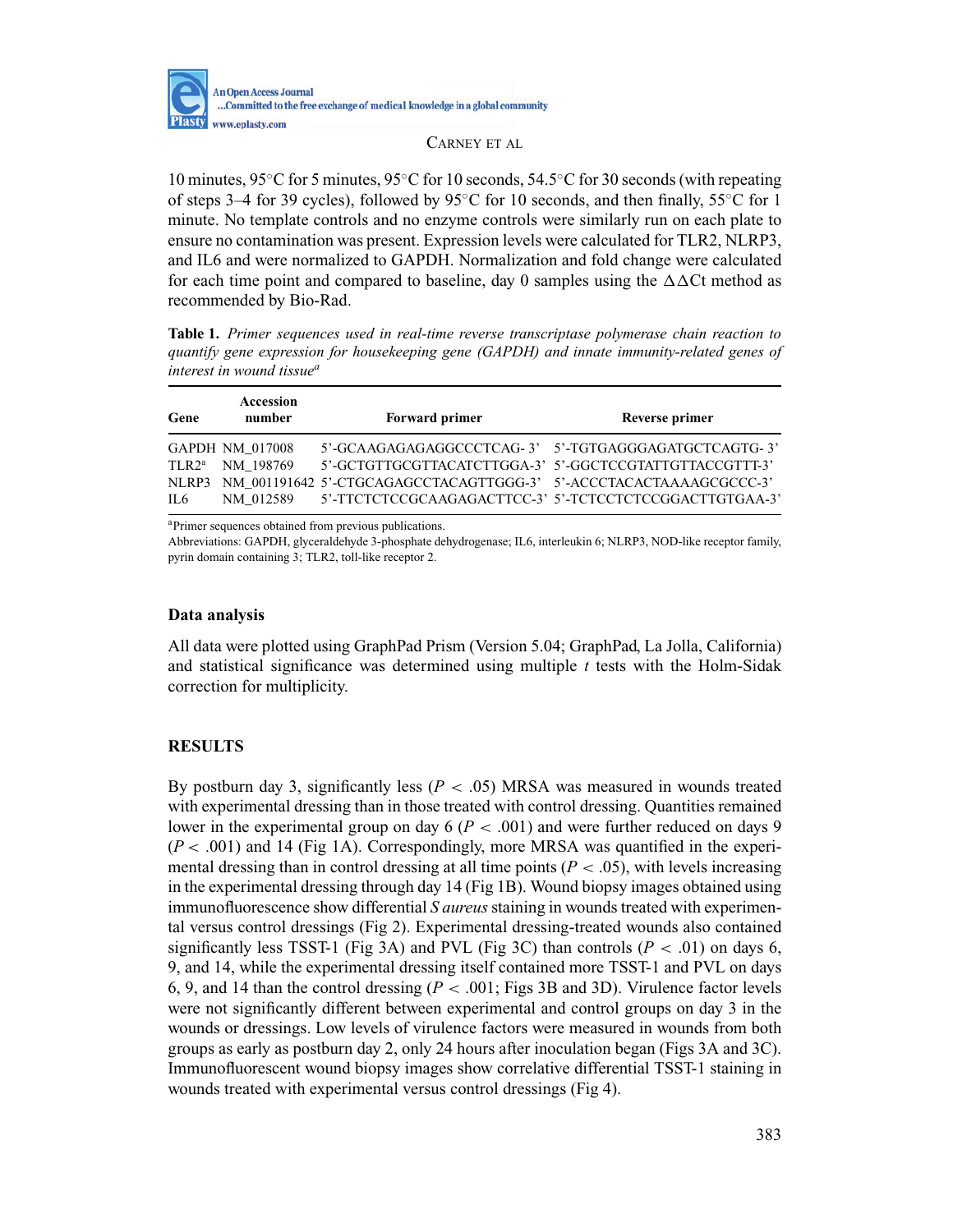

**Figure 1.** Colony forming units of methicillin-resistant *Staphylococcus aureus* (MRSA) per gram of wound (A) or dressing (B) biopsies quantified at 2, 3, 6, 9, or 14 days after burn injury. Statistically significant differences (\*) in MRSA levels between experimental and control dressing samples (B) or the corresponding treated wounds (A) at each time point were assessed using multiple *t* tests with a Holm-Sidak correction for multiple tests  $(P < .05)$ . Data are shown as means with standard deviations.



**Figure 2.** Immunofluorescent staining for the localization of *S aureus*. Representative images from days 6 and 14 show the increased staining of *S aureus* (*pink*) in the control-treated wound biopsies, indicating higher bacterial presence compared to the experimentally treated wounds. DAPI counterstain is blue. Images are taken at  $10\times$ magnification and scale bars represent 50  $\mu$ m.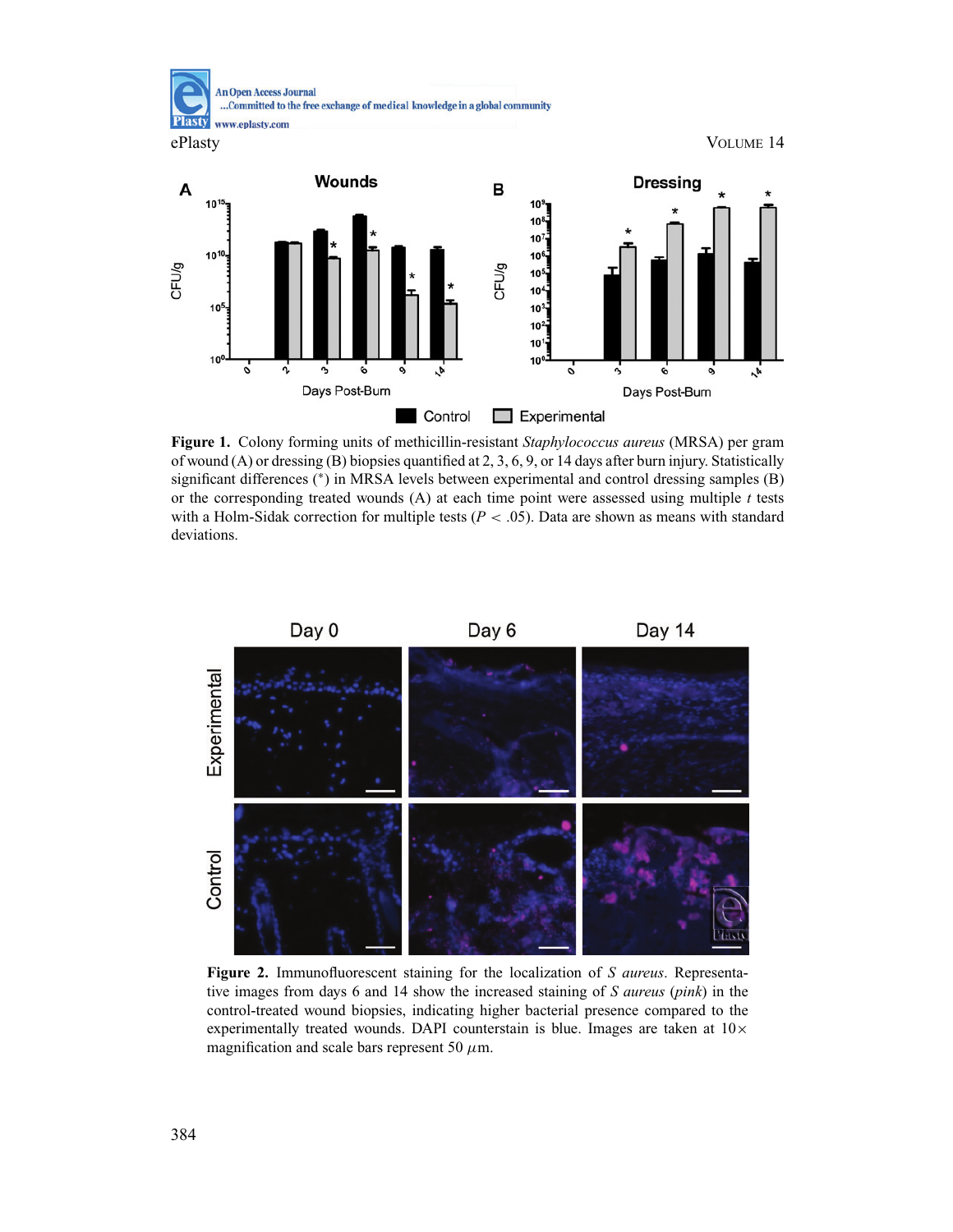**An Open Access Journal** ...Committed to the free exchange of medical knowledge in a global community **Plasty** www.eplasty.com

CARNEY ET AL



**Figure 3.** Levels of toxic shock syndrome toxin 1 (A, B) or Panton-Valentine leukocidin (C, D) quantified in wound  $(A, C)$  or dressing  $(B, D)$  samples at 2, 3, 6, 9, or 14 days after burn injury. Statistically significant (∗) differences in toxin levels in control versus experimental dressing (B, D) or corresponding treated wounds (A, C) were determined at each time point using multiple *t* tests with a Holm-Sidak correction for multiple tests ( $P < .05$ ). Data are shown as means with standard deviations.

Induction of TLR2, NLRP3, and IL6 was significantly lower in experimental dressingtreated wounds than in controls on days 6 and 9 ( $P < .05$ ; Fig 5). Induction of TLR2, NLRP3, and IL6 appeared to be higher in control dressing-treated wounds than in experimentally treated wounds by day 14, though these differences were not statistically significant (Fig 3).

Laser Doppler images taken during the first 3 time points (day 0 postburn, day 1, and day 2) reflect the same levels of perfusion between treated groups (Table 2, before treatment). There were no statistically significant differences in wound perfusion ( $P = .51$ ,  $P = .89$ ,  $P = .61$ , respectively) during these time points. On day 3, when the dressings had been applied for at least 24 hours, differences in wound perfusion were measurable (Table 2, after treatment and Fig 6) with perfusion in experimental dressing-treated wounds surpassing that measured in control dressing-treated wound by day 14, though none of these differences were statistically significant at any time point.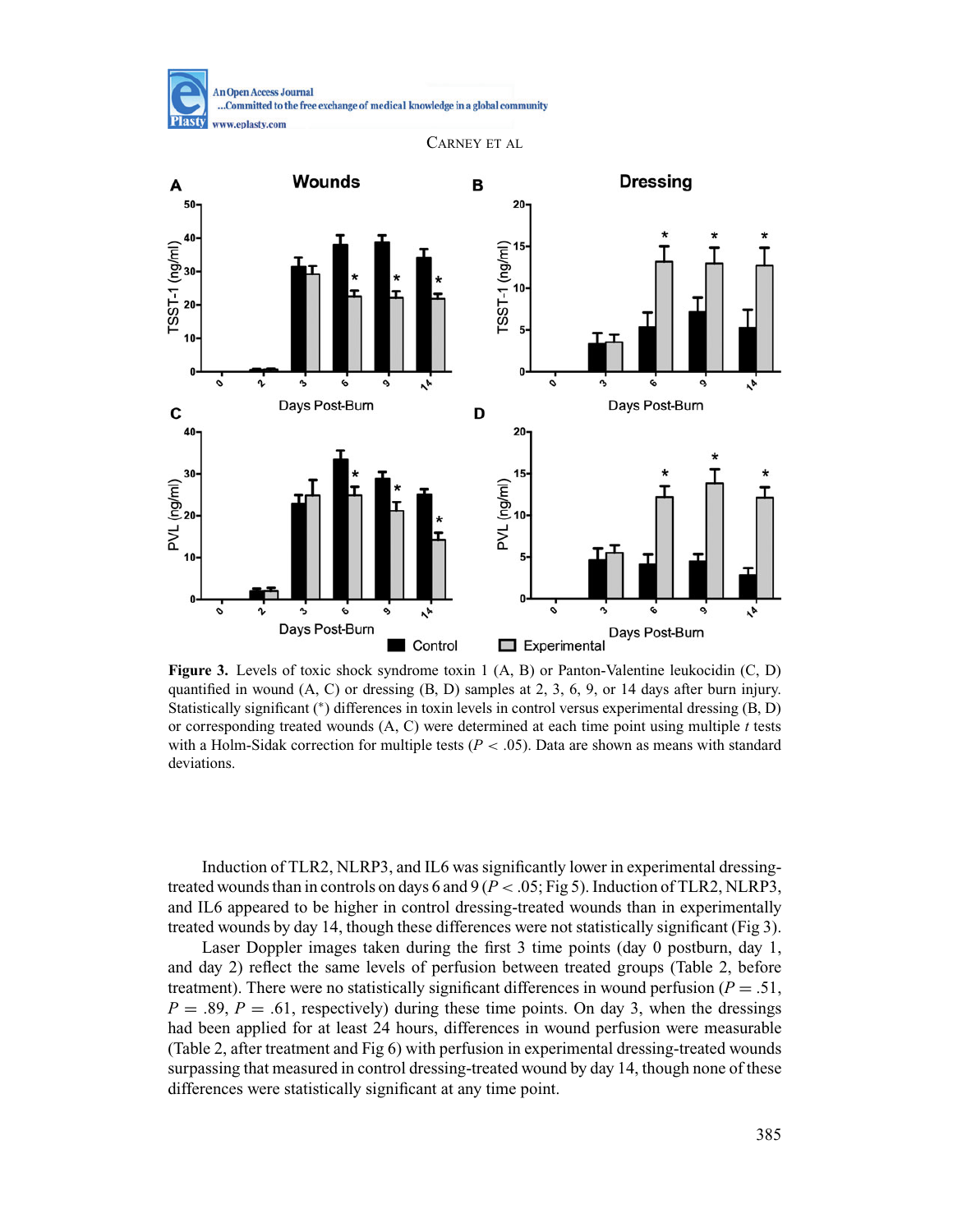**An Open Access Journal** ...Committed to the free exchange of medical knowledge in a global community Plasty www.eplasty.com

ePlasty VOLUME 14



**Figure 4.** Immunofluorescent staining for the localization of toxic shock syndrome toxin 1 (TSST-1). Representative images from days 6 and 14 show the increased staining of TSST-1 (*red*) in the control dressing-treated wound biopsies, indicating higher toxin concentration compared to the experimentally treated wounds. DAPI counterstain is blue. Images are taken at  $100 \times$  magnification and scale bars represent 5  $\mu$ m.

**Table 2.** *Laser Doppler imaging was used to quantify perfusion levels in experimentally treated versus control treated wounds<sup>a</sup>*

|                                                                                                                                         | <b>Before treatment</b> |      |      | After treatment |      |      |                                                                                                                 |
|-----------------------------------------------------------------------------------------------------------------------------------------|-------------------------|------|------|-----------------|------|------|-----------------------------------------------------------------------------------------------------------------|
|                                                                                                                                         | burn                    | burn | burn | burn            | hurn | burn | Day 0 after Day 1 after Day 2 after Day 3 after Day 6 after Day 9 after Day 14 after<br>burn                    |
| Experimental $0.96 \pm 0.06$ $0.60 \pm 0.02$ $1.02 \pm 0.04$ $1.07 \pm 0.08$ $0.96 \pm 0.11$ $1.18 \pm 0.07$ $1.48 \pm 0.36$<br>Control |                         |      |      |                 |      |      | $0.91 \pm 0.03$ $0.59 \pm 0.02$ $0.98 \pm 0.02$ $1.11 \pm 0.13$ $1.34 \pm 0.15$ $0.89 \pm 0.27$ $1.06 \pm 0.06$ |

<sup>a</sup>Data are presented as fold change from baseline (Day 0, before burn)  $\pm$  standard error of mean.

## **DISCUSSION**

The experiments described here were designed to assess the in vivo capabilities of the experimental dressing in taking up bacteria and associated virulence factors from infected burn wounds. As the dressing is purported to move large quantities of slough and exudate from wound beds, $^{22}$  it was hypothesized that if this is the case, large amounts of bacteria and proteinaceous virulence factors should also be moved from the wound into the dressing. Furthermore, it would be expected that this reduction or elimination of pathogen from the wound might impact the healing process and host response in some way that is meaningful for more positive outcomes in treated wounds.

The results show that the experimental dressing reduced the quantities of MRSA as well as TSST-1 and PVL to a significant extent in treated wounds, exceeding the reductions provided by the control dressing. Moreover, this reduction and its significant difference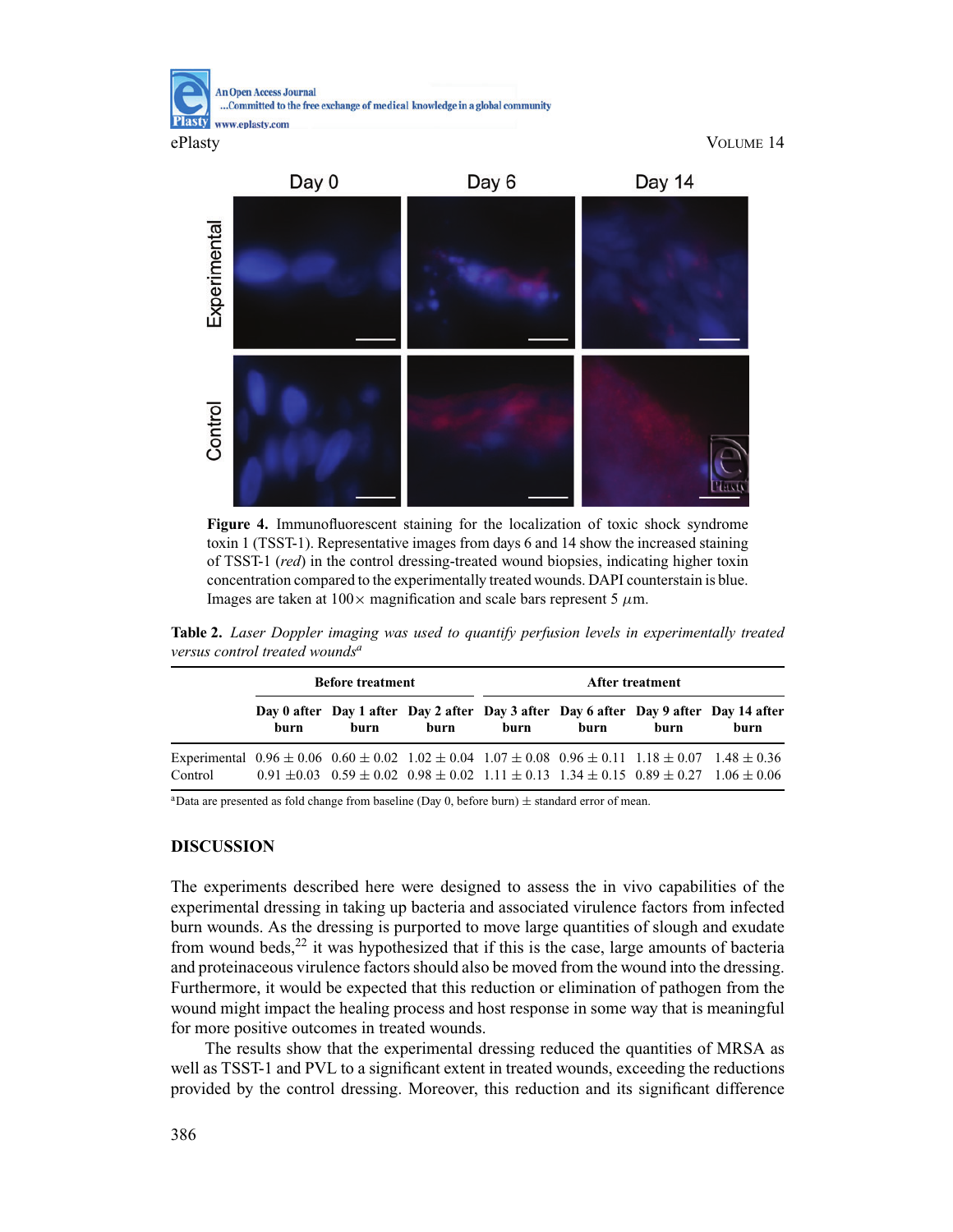

from controls was observed within approximately 24 hours of the dressings being applied to the inoculated wounds, potentially demonstrating rapid action that could be clinically valuable in treating invasively infected wounds, as well as preparing wound beds for further treatment. These experiments ran for 14 days after injury, therefore examining the treatment of inoculated wounds with the dressings for 12 days. Over this time course, the experimental dressing showed a continued trend of reducing MRSA levels in the wounds, while a steady increase was observed in the amount contained in the dressing samples through day 14 (Fig 1). Similarly, PVL showed a steady decrease in experimental dressing-treated wounds over the entire time course (Fig 3C). These trends were not precisely replicated in the TSST-1 data, in which the quantities of toxin measured in both the wounds and dressing appeared to level off and remain consistent by approximately day 6 (Figs 3A and 3B). Several considerations may result from these observations.



**Figure 5.** Fold change in mRNA expression of innate immunity-related genes from levels quantified in preinjury, day 0 skin samples. Comparisons between experimental and control dressing-treated wounds in the induction of TLR2 (A), NLRP3 (B), and IL6 (C) at each time point were made using multiple *t* tests with a Holm-Sidak correction for multiple tests ( $P < .05$ ), with statistically significant differences indicated (\*). Data are shown as means with standard deviations. GAPDH indicates glyceraldehyde 3-phosphate dehydrogenase; IL6, interleukin 6; NLRP3, NOD-like receptor family, pyrin domain containing 3; TLR2, toll-like receptor 2.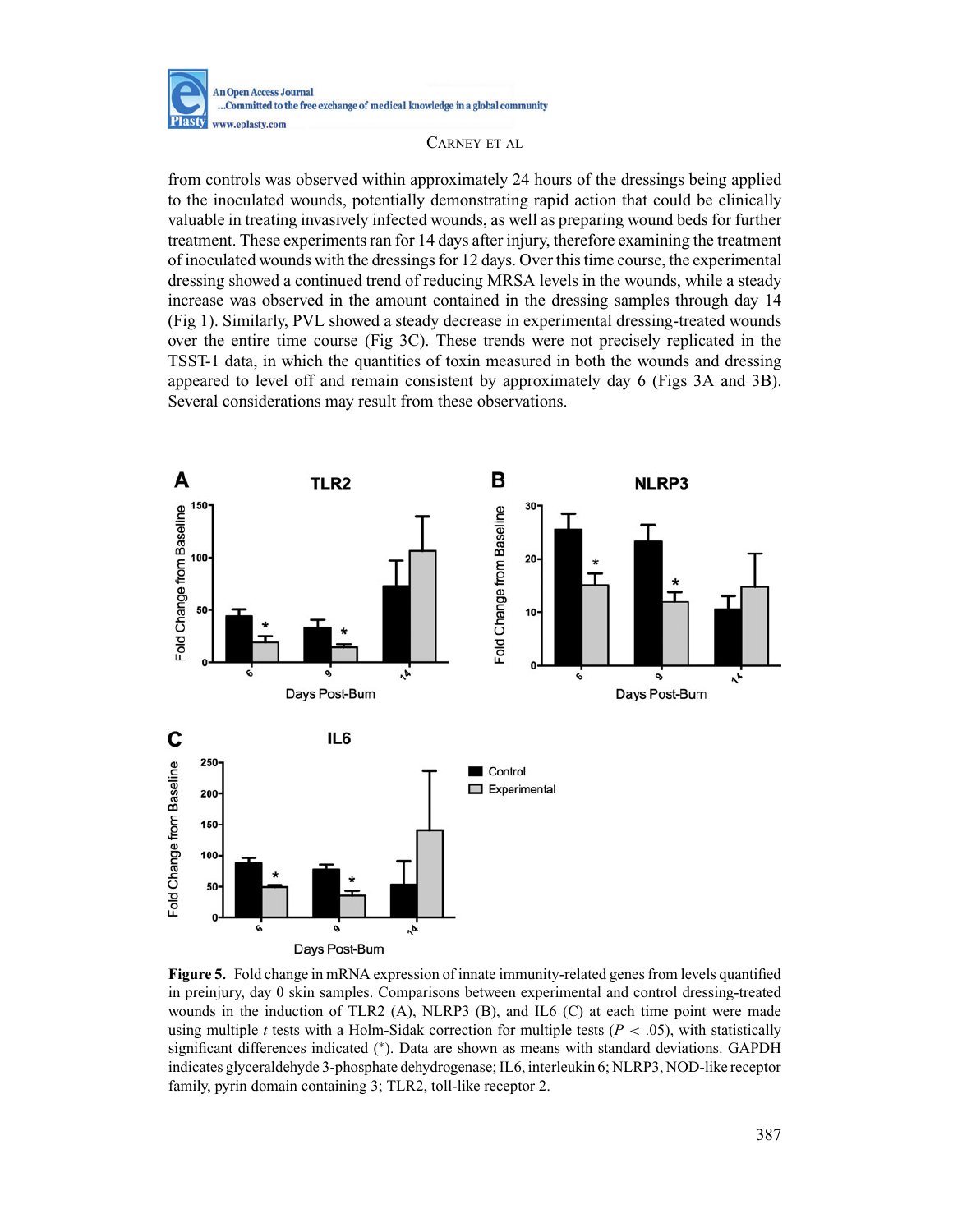**An Open Access Journal** ...Committed to the free exchange of medical knowledge in a global community Plastv www.eplasty.com

ePlasty VOLUME 14



**Figure 6.** Laser Doppler imaging (LDI) used to quantify perfusion levels in experimentally treated versus control treated wounds. Representative LDI flux images from each time point are shown. White circles represent regions of interest where mean perfusion units were calculated for each wound.

For one, does the ability of the dressing to continue to take up additional bacteria, but seemingly not toxin, speak to a possible mechanism of action of the hydroconductive dressing? To date, the mechanisms allowing for such significant uptake of exudate and wound debris by this dressing have been reported to be a combination of capillary, hydroconductive, and electrostatic actions, $2<sup>0</sup>$  but no controlled laboratory experiments have been done to confirm this. Perhaps the potential difference in ability to continue to take up these bacteria cells versus a specific virulence factor with a well-defined tertiary structure is based on size or affinity and associated interaction with the dressing. Previous work demonstrated the dressing's capability in accumulating other wound-relevant pathogens and their associated virulence factors, which have different properties,<sup>23</sup> however this work was done in vitro and over a shorter time course (4 days). Further work should be done to better characterize the potential mechanisms that allow for high levels of effectiveness in accumulating pathogen and virulence factors, as this information could lead to more specific indications for use and enhanced knowledge of which wounds or types of infection the dressing may be most efficacious for.

A second consideration is the dressing's potential saturation point. If the experiment had been extended over a longer time period, would the dressing reach a "saturation" point in which it could not take up any additional pathogen (or virulence factor, or other wound debris)? If in fact a maximum capacity exists for the dressing, further questions would include whether the contaminants taken up by the dressing would eventually then be released back into the wound, or rather, how long they might be retained. By extension, would the dressing be able to reduce the amount of bacteria present in the wound to levels significantly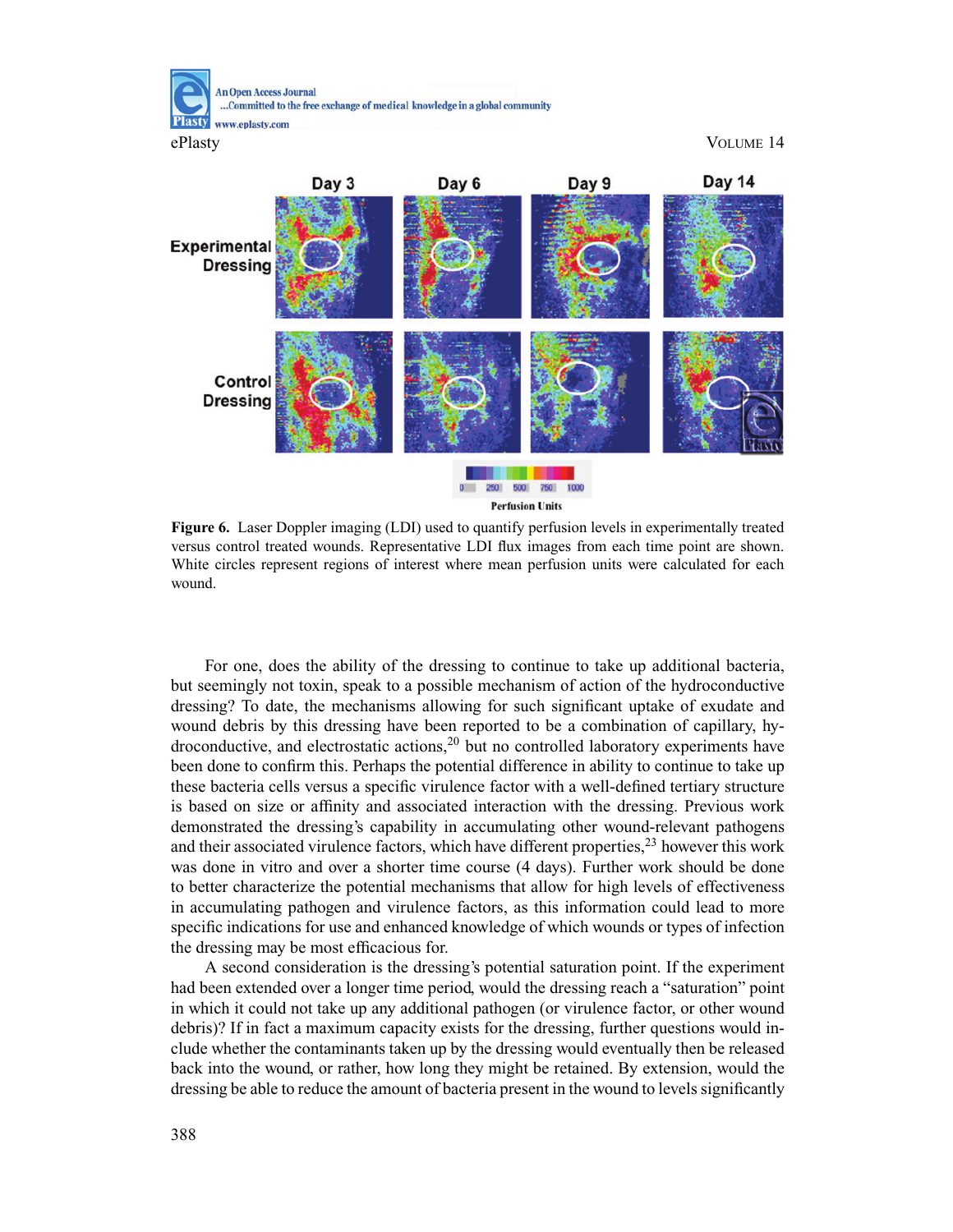

below the threshold of an "invasive infection"  $(<10^5 \text{ CFUs/g})$ ? While the answers to these questions are likely dependent on the amount of pathogen and virulence factor present when the dressing is applied, in the data presented here, MRSA levels are reduced in the experimental dressing-treated wounds to  $2.3 \times 10^5$  CFU/g by day 14. Further experiments should be done to evaluate the true capacity of the experimental dressing. This capacity may have clinical implications in terms of frequency of dressing changes, and whether the presence of contaminants in the dressing would, over some amount of time, impact the wound being treated.

In this set of experiments, the experimental dressing was compared to a control foam dressing, which was chosen because of its similarities to the experimental dressing in terms of its physical properties and because it contains no antimicrobials. While the present experiments demonstrate a significantly greater ability of the experimental dressing to remove pathogens from burn wounds compared to this control dressing, the question remains as to whether it may be more effective in eliminating pathogens than a dressing that does contain an antimicrobial. The pathogen elimination by the experimental dressing may very well exceed that of other treatment options including topical antimicrobial agents, and with less cell damage or cytotoxicity; however, future study is needed to examine this. Furthermore, additional studies are needed to determine whether Drawtex as a standalone treatment is optimal in cases of burn wound infection and will be studied in future work.

The data resulting from quantitative culture and ELISA methods were in line with what was hypothesized about the capabilities of this dressing based on previous in vitro study. The mRNA transcript changes require additional consideration in terms of the dressing's capabilities, and an extension of the potential for a significant reduction in bacteria and toxin to impact the local host response and healing potential. As is illustrated in Figure 5, experimental dressing-treated wounds show less induction of the innate immune and inflammatory response-related genes on postinjury days 6 and 9 compared to control dressing-treated wounds, though both groups do show some levels of induction (and therefore host response). While the differential induction of TLR2, NLRP3, and IL6 was observable at these earlier time points more proximal to injury, inoculation (day 1), and dressing application (day 2), by day 14, no statistically significant differences were measurable between the 2 groups (Fig 5). This may be indicative of a return to baseline or normalization after an initial host response to pathogen at the transcript level, as NLRP3 (Fig 5B) and IL6 (Fig 5C) control groups both show a trend of decrease from previous time points on day 14. Alternatively, it is likewise observed that the induction in each of these genes in the experimental group becomes higher than that of the control group (though not statistically significant) at day 14, possibly indicating a somewhat delayed or dampened host response. This could be due to the correspondingly lower levels of pathogen in the wounds in the experimental groups early on in the time course.

## **CONCLUSION**

In summary, the hydroconductive dressing provided a significant reduction in pathogen and virulence factors—exceeding that of a control dressing. Furthermore, as a result of clearance of virulence factors from the wound bed, a requisite reduction in host innate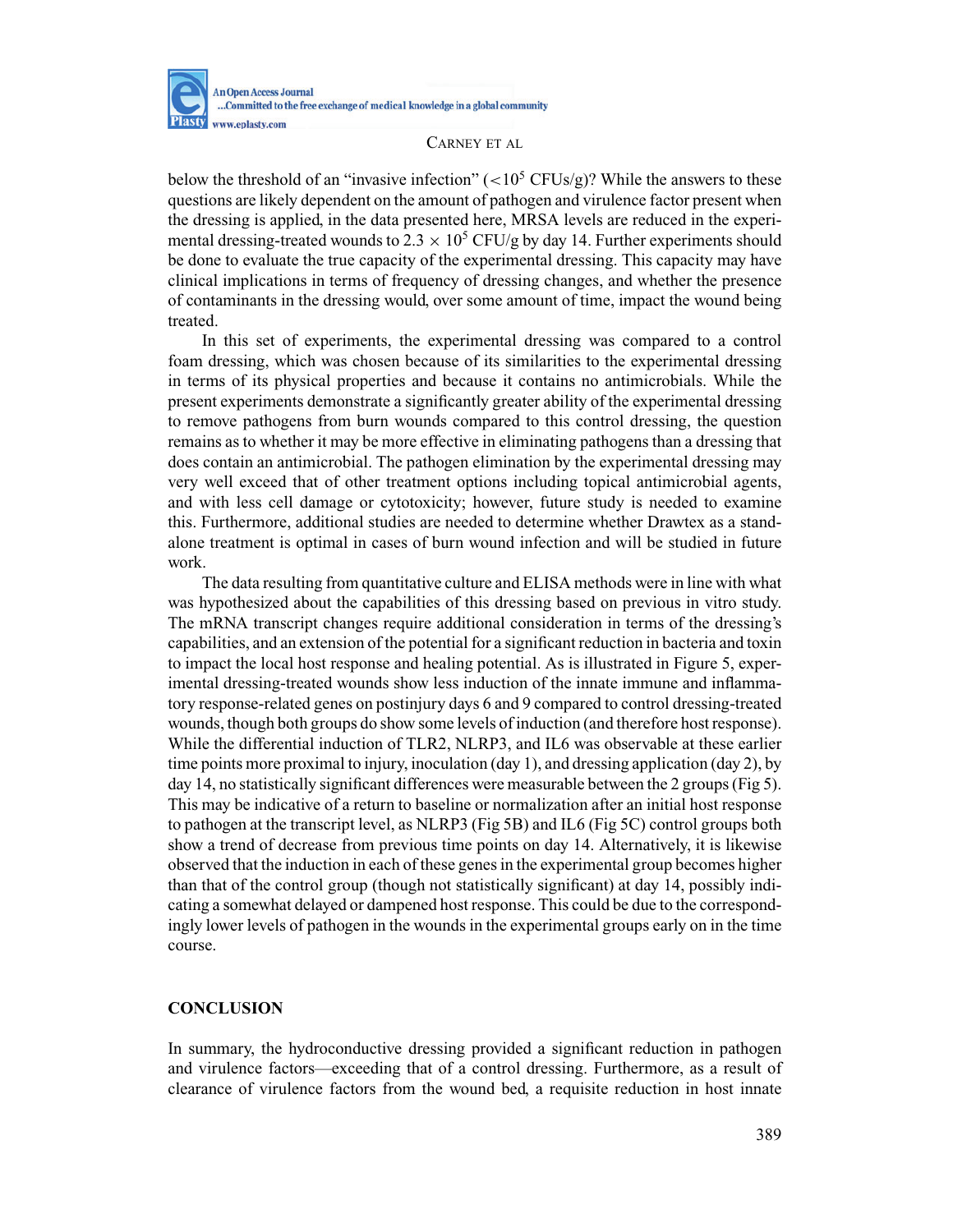

immune response was observed. Additional work should be done to further characterize clinical metrics of healing over a time course in experimental dressing-treated wounds. This should be done in comparison to multiple comparator treatments including those containing antimicrobials.

## **REFERENCES**

- 1. Ebright JR. Microbiology of chronic leg and pressure ulcers: clinical significance and implications for treatment. *Nurs Clin North Am.* 2005;40(2):207-16.
- 2. Church D, Elsayed S, Reid O, et al. Burn wound infections. *Clin Microbiol Rev.* 2006;19(2):403-34.
- 3. Gallagher JJ, Williams-Bouyer N, Villarreal C, et al. Treatment of infection in burns. In: D. N. Herndon, ed. *Total Burn Care*. Philadelphia, PA: Saunders Elsevier; 136–76.
- 4. Shupp JW, Nasabzadeh TJ, Rosenthal DS, et al. A review of the local pathophysiologic bases of burn wound progression. *J Burn Care Res.* 2010;31(6):849-73.
- 5. Pinchuk IV, Beswick EJ, Reyes VE. Staphylococcal enterotoxins. *Toxins.* 2010;2(8):2177-97.
- 6. Johnson HM, Russell JK, Pontzer CH. Staphylococcal enterotoxin superantigens. *Proc Soc Exp Biol Med.* 1991;198(3):765-71.
- 7. Johnson HM, Russell JK, Pontzer CH. Staphylococcal enterotoxin microbial superantigens. *Faseb J.* 1991;5(12):2706-12.
- 8. Johnson HM, Russell JK, Pontzer CH. Superantigen in human disease. *Sci Am.* 1992;266(4):92-101.
- 9. Marrack P, Blackman M, Kushnir E, et al. The toxicity of staphylococcal enterotoxin B in mice is mediated by T cells. *J Exp Med.* 1990;171(2):455-64.
- 10. Marrack P, Kappler J. The staphylococcal enterotoxins and their relatives [published erratum appears in *Science*. 1990;248(4959):1066] [see comments]. *Science.* 1990;248(4956):705-11.
- 11. Mahlknecht U, Herter M, Hoffmann MK, et al. The toxic shock syndrome toxin-1 induces anergy in human T cells in vivo. *Hum Immunol.* 1996;45(1):42-5.
- 12. Voyich JM, Otto M, Mathema B, et al. Is Panton-Valentine leukocidin the major virulence determinant in community-associated methicillin-resistant Staphylococcus aureus disease?. *J Infect Dis.* 2006;194(12):1761-70.
- 13. Campbell WN, Fitzpatrick M, Ding X, et al. SEB is cytotoxic and alters EC barrier function through protein tyrosine phosphorylation in vitro. *Am J Physiol.* 1997;273(1, pt 1):L31-9.
- 14. Chatterjee S, Jett M. Glycosphingolipids: the putative receptor for Staphylococcus aureus enterotoxin-B in human kidney proximal tubular cells. *Mol Cell Biochem.* 1992;113(1):25-31.
- 15. Jett M, Ionin B, Das R, Neill R. The Staphylococcal enterotoxins. In: M. Sussman, ed. *Molecular Medical Microbiology*. San Diego, CA: Academic Press.
- 16. Shupp JW, Jett M, Pontzer CH. Identification of a transcytosis epitope on staphylococcal enterotoxins. *Infect Immun.* 2002;70(4):2178-86.
- 17. van Gessel YA, Mani S, Bi S, et al. Functional piglet model for the clinical syndrome and postmortem findings induced by staphylococcal enterotoxin B. *Exp Biol Med.* 2004;229(10):1061-71.
- 18. Kempf M, Kimble RM, Cuttle L. Cytotoxicity testing of burn wound dressings, ointments and creams: a method using polycarbonate cell culture inserts on a cell culture system. *Burns.* 2011;37(6):994-1000.
- 19. Boonkaew B, Kempf M, Kimble R, et al. Cytotoxicity testing of silver-containing burn treatments using primary and immortal skin cells. *Burns.* 2014;40(8):1562-69.
- 20. Smith D, Karlnoski R, Patel A, et al. The treatment of partial-thickness burns with a hydroconductive wound dressing: clinical and mechanistic effects. *Surg Sci.* 2013;4(5):268-72.
- 21. Russell L, Evans A. Drawtex: a unique dressing that can be tailor-made to fit wounds. *Br J Nurs.* 1999;8(15):1022-6.
- 22. Robson M. Innovations for wound bed preparation: the role of Drawtex hydroconductive dressings. Proceedings of a Symposium of Investigators; May 4, 2012; Tampa, FL.
- 23. Moffatt LT, Ortiz RT, Carney BC, et al. In vitro mitigation of pathogenic bacteria and virulence factors using a hydroconductive dressing. *Surg Sci.* 2013;4(11):477-85.
- 24. Mino MJ, Ortiz RT, Randad P, et al. Localization of superantigen virulence factors in kidney tissue of animals with Staphylococcus aureus-infected burn wounds. *J Burn Care Res.* 2013;34(1):142-50.